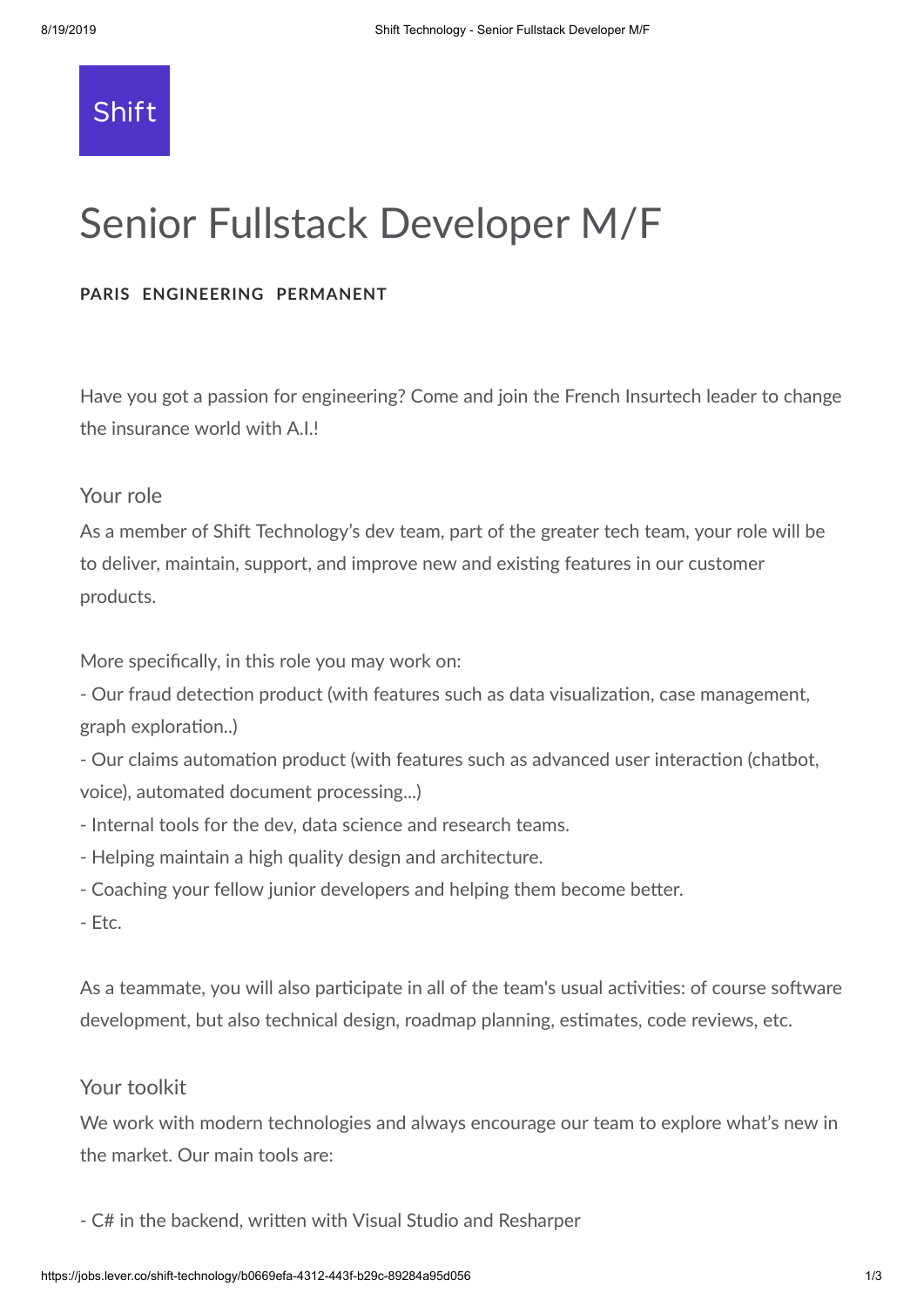#### 8/19/2019 Shift Technology - Senior Fullstack Developer M/F

- React (es6) and Less in the frontend, written with Visual Studio Code, and packaged with **Webpack** 

- SQL Server and Elasticsearch in the data layer
- A continuous delivery pipeline that uses Git, Nunit, Teamcity and Octopus Deploy

If you are not proficient in one or more of these but like learning new things, don't worry, we will train you !

## Your profile

- You have strong coding skills: whatever your language of choice, your projects are beautifully designed and cleanly written.

- You are dynamic, curious and eager to learn, always looking to expand your fields of expertise.

- You are proactive and take ownership of your work.

- You often come up with new ideas to solve complex problems, and know how to get your teammates behind them.

- You want your work to have an impact: rather than a cog, you see yourself as the engine.

- You are comfortable dealing with the pressure of delivering an excellent service to our customers.

- You can communicate clearly in English.

## Want to know more?

- Full-time role, to start asap in Paris 12th (Cour St Emilion)
- Attractive compensation (depending on profile, experience and expertise)
- To apply, click below and let us know why we could be a great fit!

## About Shift Technology

Recognized by [Wired](https://www.wired.co.uk/article/best-startups-in-paris-2018) as one of Paris' hottest startups, Shift Technology is using advanced arficial intelligence and data science to change the way insurers think about the claims process. From our Paris HQ and offices in Boston, Tokyo, Singapore, London, Madrid and Zurich, we're helping our clients spot potential fraud and do something about it. We're helping them achieve greater efficiency and customer satisfaction through claims automation.